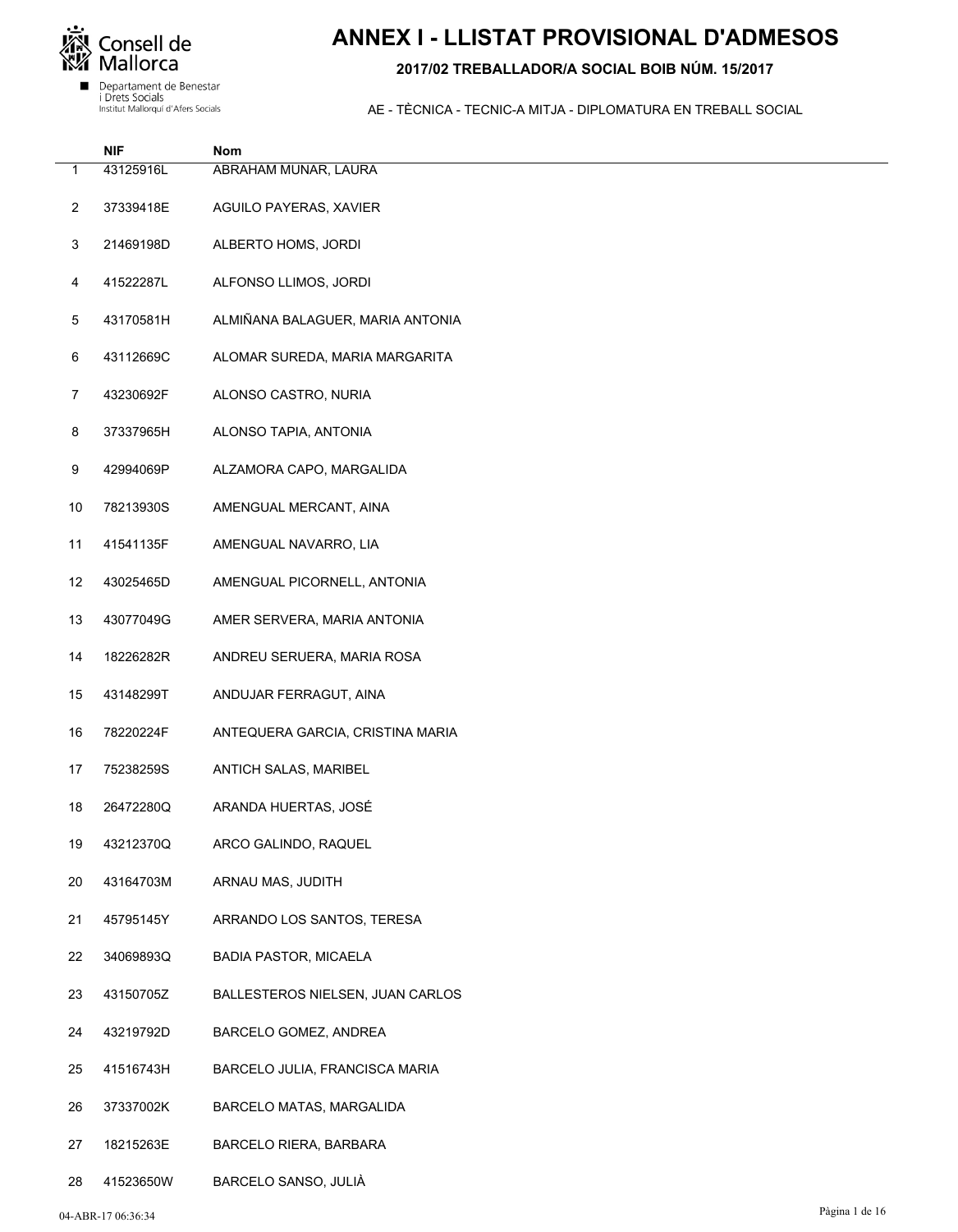

# **ANNEX I - LLISTAT PROVISIONAL D'ADMESOS**

### **2017/02 TREBALLADOR/A SOCIAL BOIB NÚM. 15/2017**

- BARRIENTOS ALMAGRO, CRISTINA 41539979R 29
- BARROS CARDELL, MARGALIDA 43175149D 30
- BAUZA BENESTAR, MARGARITA GEMA 43131620L 31
- BAUZA GARCIA, SILVIA 43095222F 32
- BAUZA MASCARO, CATALINA 43120760S 33
- BAUZA RIERA, LLUCIA 43142366R 34
- BAUZA ROSSELLO, JOANA 41584352F 35
- BAYLE SANTOS, SARA 43171556G 36
- BERGAS COLL, CATALINA 37339182Q 37
- BERLANGA RUBIO, CARLOS 47254295J 38
- BLASCO VELASCO, LAURA 35594442X 39
- BOLADERAS MESTRE, ANTONIA 43061761B 40
- BONET VIDAL, MARIA DEL PILAR 78214518M 41
- BORDOY OBRADOR, MIQUELA 78219738G 42
- BORDOY PURXET, CRISTOBAL 43107500A 43
- BOSCA BATALLER, BORJA 20451408S 44
- BOSCH CASTRO, MAGDALENA 43038885C 45
- BUCHENS FERRUTXE, PAULINO 43092197H 46
- BUELE ZAMORA, RAQUEL 43095685X 47
- BUENO RODRIGUEZ, LORENA 43182864L 48
- CABANELLAS VADELL, ANTONIA 43010680J 49
- CABELLA NICOLAU, MARTA 43183243F 50
- CABOT GARCIA, FRANCISCA 43090502W 51
- CALAFAT RAMIREZ, MARIA MAGDALENA 43153171L 52
- CALDENTEY QUETGLAS, FRANCISCA DEL PILAR 37338083K 53
- CALVO VELASCO, ANTONIA 43121501C 54
- CAMPINS FULLANA, MARIA MAGDALENA 43119545L 55
- CAMPOS TALLON, AGUSTINA 43118709B 56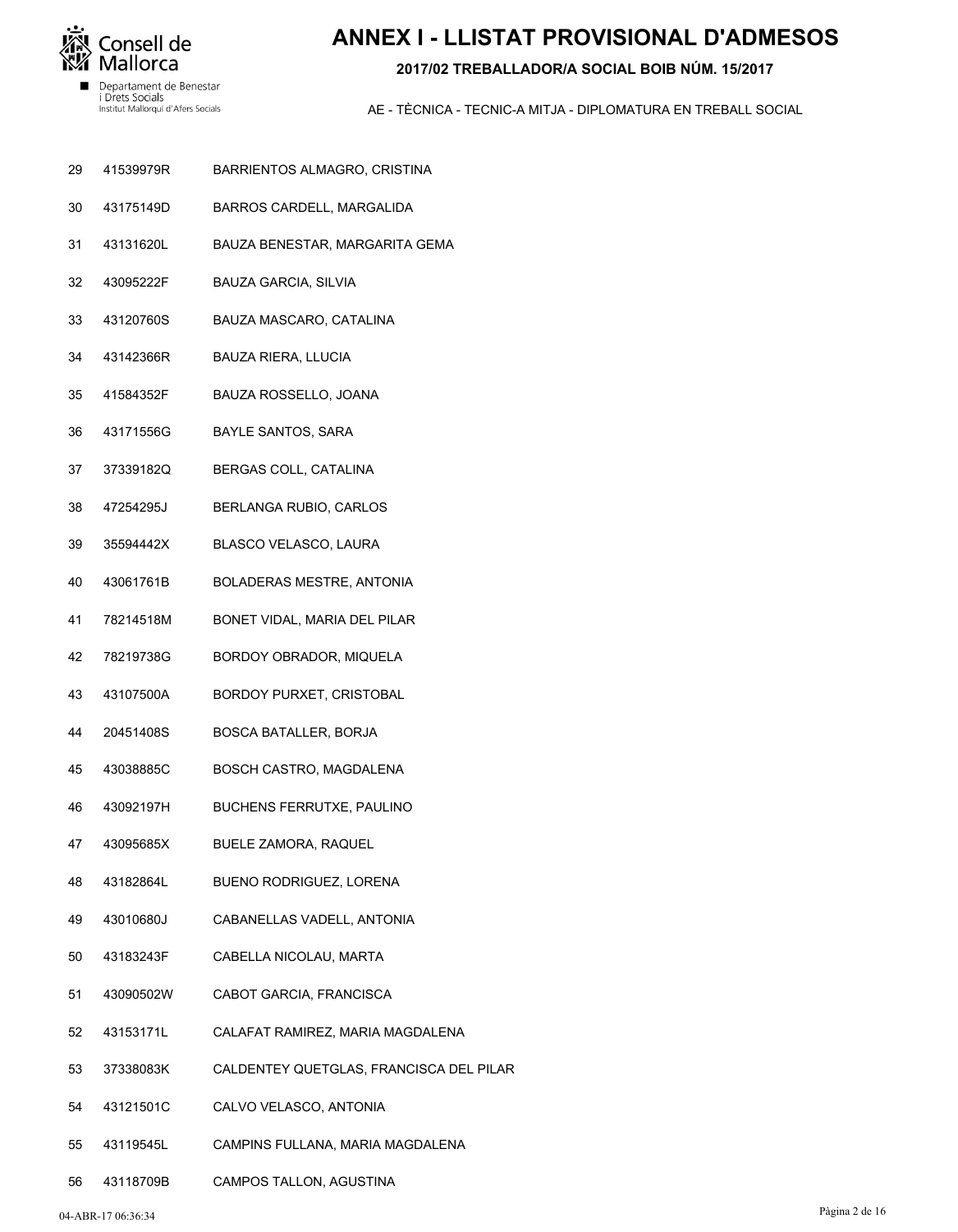

# **ANNEX I - LLISTAT PROVISIONAL D'ADMESOS**

### 2017/02 TREBALLADOR/A SOCIAL BOIB NÚM, 15/2017

- 57 43163713G CANAL CHAVERO, CAROLINA
- 43028865M CANALS RULLAN, BARTOMEU FRANCESC 58
- 59 43106810A CANO GOMEZ, MARIA DEL CARMEN
- 60 43126474W CANO SERRANO, Mª DE LAS NIEVES
- 61 43159428C CANTOS ARMENTA, IRENE
- 43182699S CANYELLES PERICAS, FRANCISCA 62
- 63 43071872W CAÑELLAS CAÑELLAS, PETRA
- 44329967C CAÑELLAS GARAU, MIGUEL 64
- 43172723K CAÑIBANO MARTI, SARA 65
- 43130942P CAPO COPETE, SANDRA 66
- 67 37335491M CAPO VALLBONA, IVAN BARTOLOME
- 68 43008989R CARBONELL ALBERTI, ANTONIA
- 69 43152682J CARBONELL PONS, YOLANDA
- 70 43157723V CARDONA PEREZ, ESTHER
- $71$ 43159287V CARO PUIGCERCOS, CATERINA
- 72 43037897K CARRERAS FRANCISCO, LUCIA
- 41523065S 73 CARRILLO HERNANDEZ, MARTA
- 74 43201967D CASAS GARCIA, IRENE
- 75 43107734F CASTELLO POMAR, CRISTINA ISABEL
- 76 41520931C CASTO HINOJOSA, PATRICIA
- 77 37339332M CATALA GALMES, MARIA ANTONIA
- 78 42986648Q CATALA PIQUE, ANA MARIA
- 44329748P CERDA JORGE. MARIA DOLORES 79
- 80 43176502M CEREZO GOMEZ, SERGIO
- 37342765B CIFRE FERRAGUT, MARGARITA  $81$
- 43206333M 82 CIFRE HORRACH, MARIA CRISTINA
- 83 43186514N **CIFUENTES TOLEDO, ELISA**
- 84 46065188Y CIRAC FERNANDEZ, ESTHER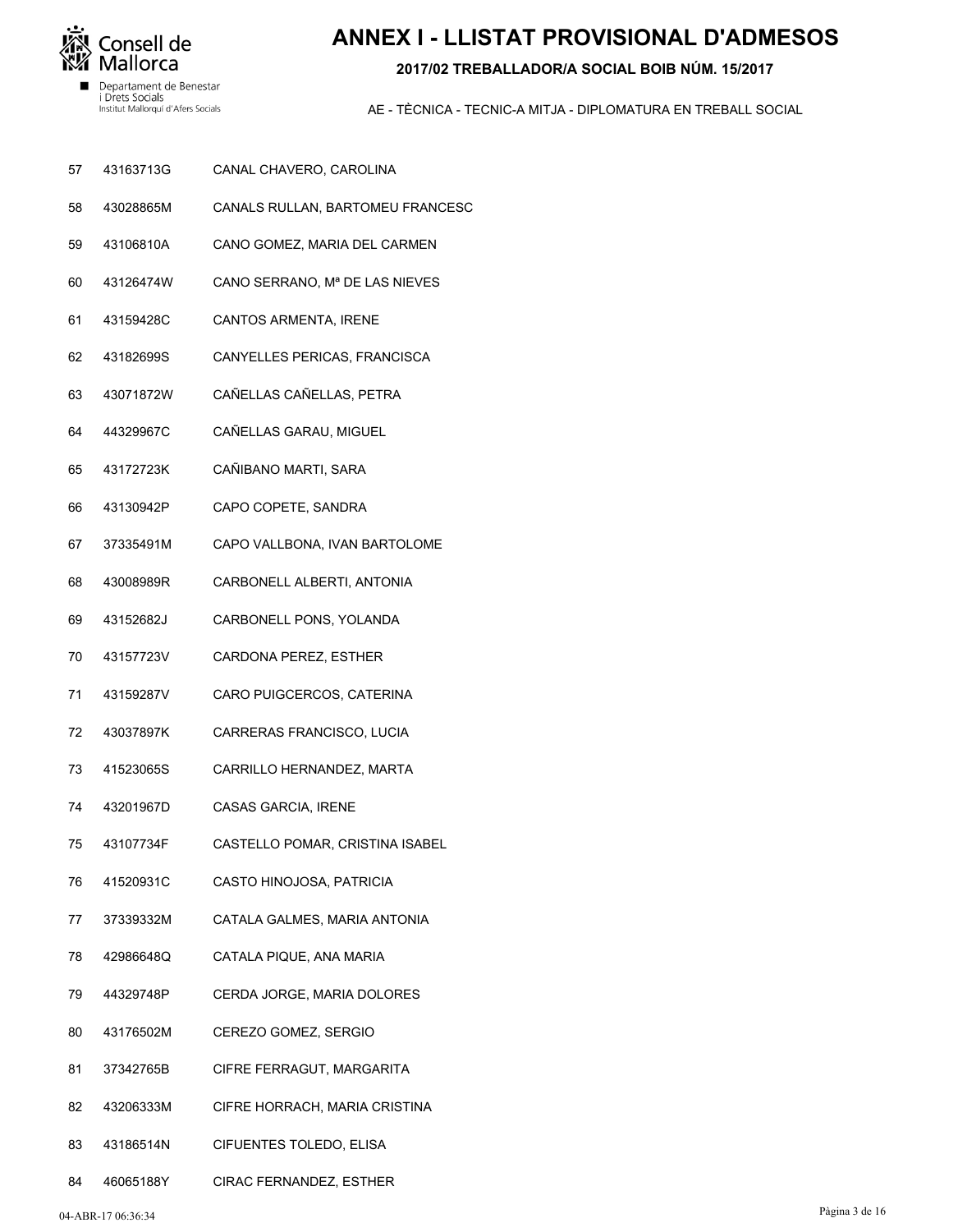

# **ANNEX I - LLISTAT PROVISIONAL D'ADMESOS**

### 2017/02 TREBALLADOR/A SOCIAL BOIB NÚM, 15/2017

- 85 43151063G CISNEROS ALCARAZ, SANDRA
- 43080051Q CLADERA COLOM, MARGALIDA 86
- 87 43108110S CLAR GELABERT, BARBARA
- 88 43138970D CLAR MONSERRAT, MARIA DE GRACIA
- 89 43078063Y CLOQUELL DONADO, FRANCISCA
- 43160180J COBAS PRIETO, MARINA 90
- 91 40535268E COLL CAMBON, VERONICA
- 37342583J COLLADO AMORÓS, MIQUELA 92
- 37341414V 93 COLLADO CAPO, EMILIA
- 43099000J COLOM PARRA, MARIA JOSE 94
- 43036227F 95 COMPANY MATAS, FRANCISCA
- 96 43102138T CRUZ JACCOBE, SONIA NATIVIDAD
- 97 41538772J CRUZ PONS, ANTONIA
- 98 30959657R CUBERO LLAMAS, FRANCISCO JOSE
- 99 43009989N DARDER COLOM, MARGARITA
- 43163343W DE FRANCISCO SANCHEZ, MARTA  $100$
- 33973123F DE RUZ MASSANET, JUANA TERESA 101
- 43145816R 102 DEBAECKER GARCIA DE CASTRO, ELENA
- 41540616V 103 DIEZ NOGUEIRA, CAROLINA
- 104 43196826C DOMINGUEZ MILLAN, ANDREA
- 105 43185375T ENFEDAQUE AGUILAR, DARA
- 106 37337490A ENQIQUEZ GOMEZ, BARBARA
- 78215061L 107 ESCALES ESTRANY, CATALINA MARIA
- 50444974V ESCARPA FALCON, JAVIER 108
- 43069100J ESTARAS COULTIER, EVA MARGARITA 109
- 43093830H FALCO CASAÑ, M. JOSE  $110$
- 43121381S FEIJOO RODRIGUEZ, ANGELA  $111$
- 112 43210425A FELGUERA ALFARO, ARANTZA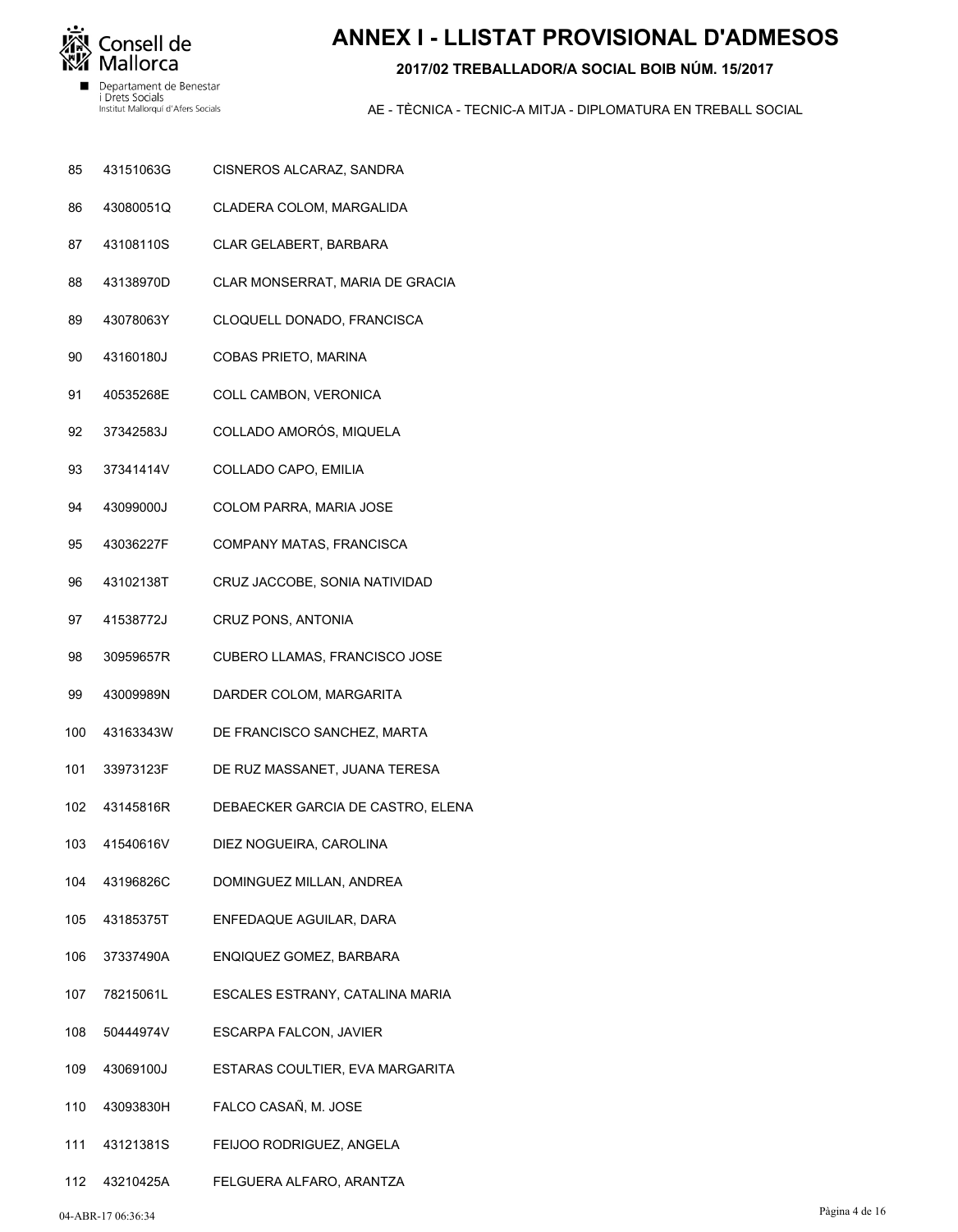

# **ANNEX I - LLISTAT PROVISIONAL D'ADMESOS**

### 2017/02 TREBALLADOR/A SOCIAL BOIB NÚM, 15/2017

- 113 43129365H FELICES DONATE, LILIANA
- 43094195S FEMENIAS HERNANDEZ, MARIA ANTONIA 114
- 115 43122380W FERNANDEZ EXPOSITO, ANA MARIA
- 116 71664166F FERNANDEZ MANZANO, LAURA
- 117 43047232H FERNANDEZ ROMERO, ESTHER
- 34068520T 118 FERNANDEZ VILLAMUELAS, MARTA
- 119 78209212N FERRAGUT XAMENA, FFRANCESCA
- 42997359D FERRER BOADA, MARIA ANGELES  $120$
- 78216953W FERRER ESCALAS, PATRICIA  $121$
- 43178101V 122 FERREYRA GONZALEZ, MARIA
- 123 43145017F FERRIOL ALCOVER, CATALINA
- 124 18233331N FERRIOL GUILLERMO, MARGARITA
- 125 43107938G FIOL ALDAZ, IRENE
- 126 78208759L FIOL CRESPI, CATALINA
- 127 43052288Z FIOL FERRER, MICAELA
- 128 34066147L FIOL IBAÑEZ, MARIA DEL CARMEN
- 43218679T 129 FIOL RUIZ, MARIA
- 130 43189027H FLO GOMEZ, MARIA VICTORIA
- 71216745M 131 FLOR ROMERO, MIRIAM
- 132 43026825N FLORIT MIRO, MARIA
- 133 43196659Z FORONDA GAYA, MARINA
- 134 43034685Y FORTEZA SERRA, MICAELA
- 41504843D 135 FORTUNY LLAMBIAS, VERONICA
- 43160241M FRANCO PEDREÑO, JUANA 136
- 41523368L FRECHILLA CHICO, ALBA MARIA 137
- 43103593Y 138 FULLANA LLADO, NEUS
- 78208181Q FULLANA PUIGSERVER, CATALINA 139
- 140 43100830A FUSTER FONTCLARA, FRANCESC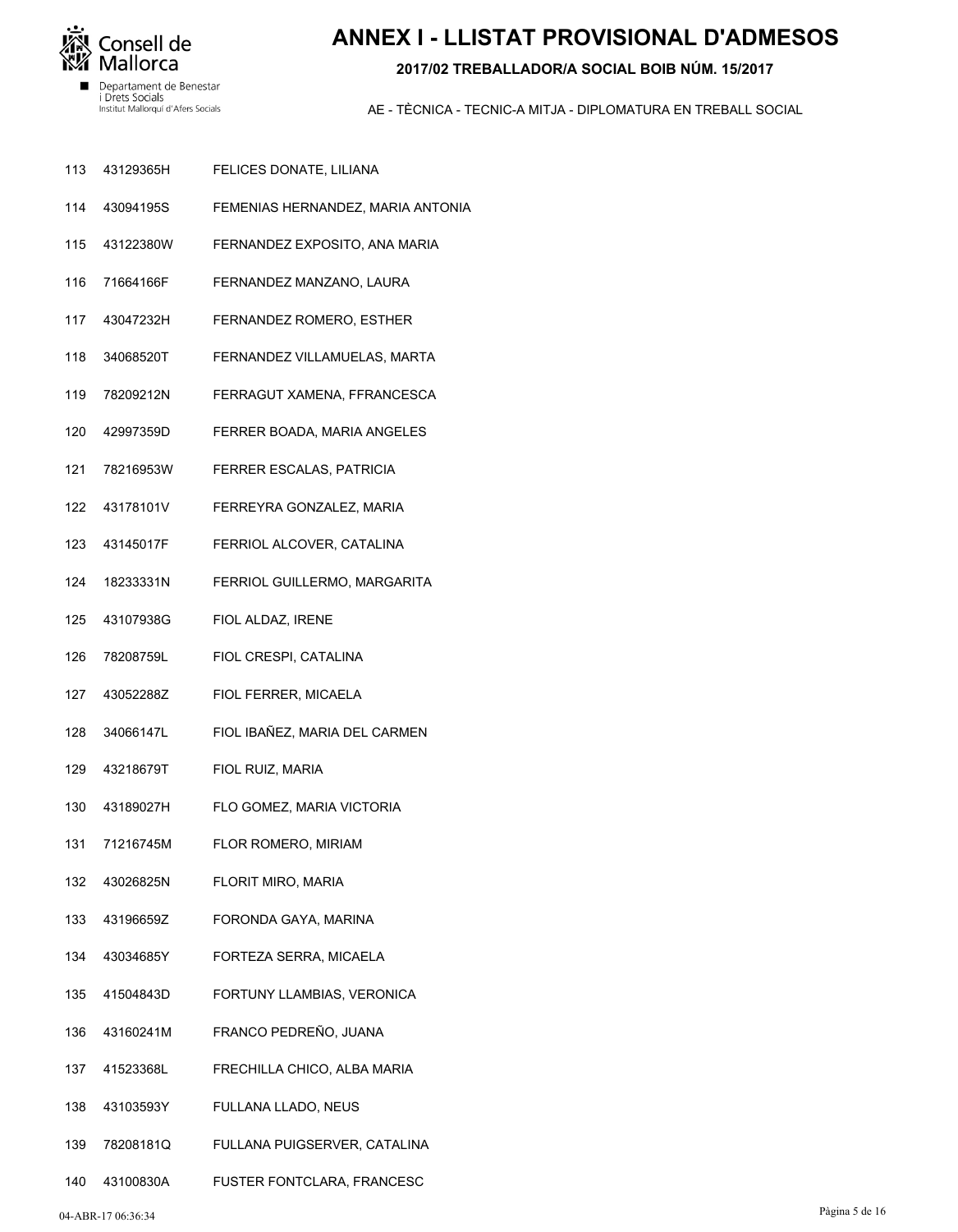

# **ANNEX I - LLISTAT PROVISIONAL D'ADMESOS**

### 2017/02 TREBALLADOR/A SOCIAL BOIB NÚM, 15/2017

- 141 43167934Q GALINDO MOREY, LAURA
- 142 43199377H GALINDO ROMERO, MARTA
- 143 43116949E GALLEGO BAUZA, ANA ANTONIA
- 144 43091762C GALMES CARMONA, MARIA JOSE
- 145 43130409G GARAU FRANCO, ALBERTO
- 41522405E 146 **GARAU LLULL, ISABEL**
- 147 25726732J GARCIA ARREDONDO, BARBARA
- 38072770L 148 **GARCIA EDO, CARLOS**
- 43156019S 149 GARCIA FERNANDEZ, JESICA
- 43056883D GARCIA FORTEZA, JERONIMA MONICA 150
- 151 37336691D GARCIA GUERRERO, MARIA DEL CARMEN
- 152 43217386H GARCIA LLOBERA, MARIA ANTONIA
- 153 52575243A GARCIA MARQUEZ, EVA MARIA
- 154 43108729J **GARCIA MORRO, MARGALIDA**
- 155 43081141W GARCIA PALACIOS, VALENTINA
- 37336198E GARCIA PASCUAL, MARIA YOLANDA 156
- 43169670G GARCIA PICHACO, PATRICIA 157
- 158 43127864N **GARCIA PINEL, ELENA**
- 43162882R GARGALLO FERRER, MARIA DEL CARMEN 159
- 160 41535296X GELABERT BINIMELIS, MARGARITA
- 161 43188280F GELABET BOTELLA, MONICA LLUISA
- 162 43189317D GIBERT ROSSELLO, VICTORIA DIANA
- 37337724F 163 **GIL GALLEGO, SOFIA**
- 41518989X GIL SALGUERO, ANA BELEN 164
- 41535885R **GILI FERNANDEZ, LIDIA** 165
- 166 36986782E GOMBAU BARZANO, SUSANNA
- 41537596X **GOMILA LEVEY, LEE ANNE** 167
- 168 32045200J GONZALEZ FAVA, REYES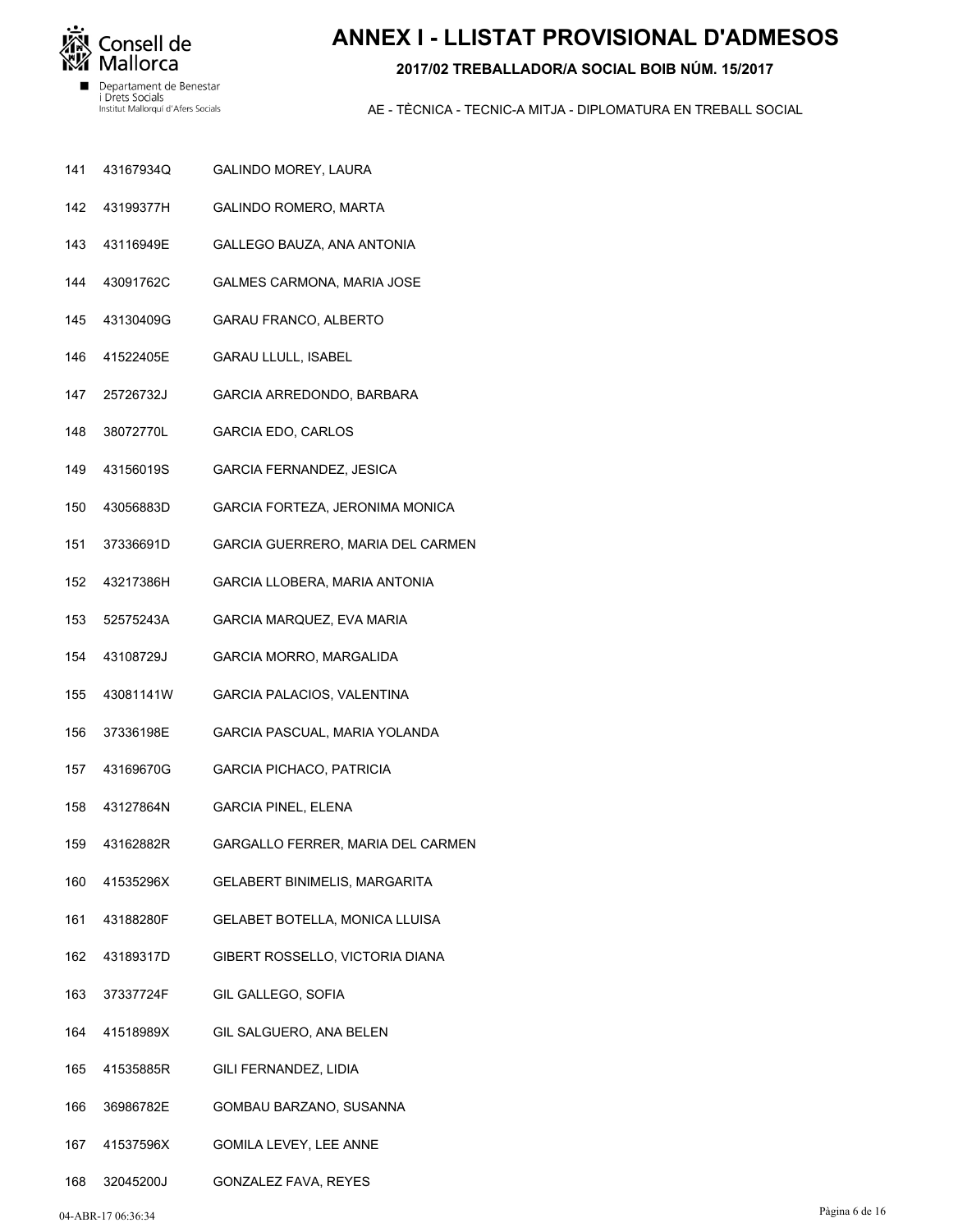

# **ANNEX I - LLISTAT PROVISIONAL D'ADMESOS**

### **2017/02 TREBALLADOR/A SOCIAL BOIB NÚM. 15/2017**

- GONZALEZ FUSTER, MARIA DEL MAR 43098387K 169
- GONZALEZ MEDERO, MARIO JAVIER 48907446Q 170
- GOST FUSTER, ELISABET 43222941F 171
- GRACIA GOMEZ, MARIA 43178890R 172
- GUAL HORRACH, ANTONIA 43079839B 173
- GUARDIOLA GARCIA, NOELIA 43127040Q 174
- GUERRERO BERNAT, MARGARITA 43070907A 175
- GUILLEN PALOMARES, JUANA MARIA 43111032Q 176
- HELIN EMBAREK, BACHIR X1734064W 177
- HERRERO BALBASTRE, CARMEN GRACIELA 43062432S 178
- HERREZUELO PONS, MARIA 43036088Y 179
- HORRACH CAPO, MARIA 43026221Y 180
- HOYO GIRON, ANA ALICIA 43167332N 181
- ISERN CAÑELLAS, PEDRONA 43120315F 182
- JANER DORCE, MARIA EUGENIA 43086879J 183
- JARABA CODINA, JENIFER 46976468A 184
- JIMÉNEZ LLOBERA, PATRICIA 78220792T 185
- JIMENEZ POUPART, SOFIA 43161733W 186
- JIMENEZ ZARCO, BATRIZ 43148474Z 187
- JUAN MARTORELL, ANTONIO 78214468R 188
- JUANICO MULET, ANTONIA 43147653K 189
- KNABE ROBERTSON, DENISE 43105986F 190
- LAGUNA DEL CERRO, MARIA DEL CARMEN 43075750Q 191
- LECHON FLAQUER, MARIA ANTONIA 41515275E 192
- LIZCANO TEJERO, ANA MARIA 43144046W 193
- LLABRES CERDA, MARIA DEL PILAR 43136242H 194
- LLABRES CERVAN, EVA 43179104P 195
- LLABRES GELABERT, MAGDALENA ROSA 43103662Y 196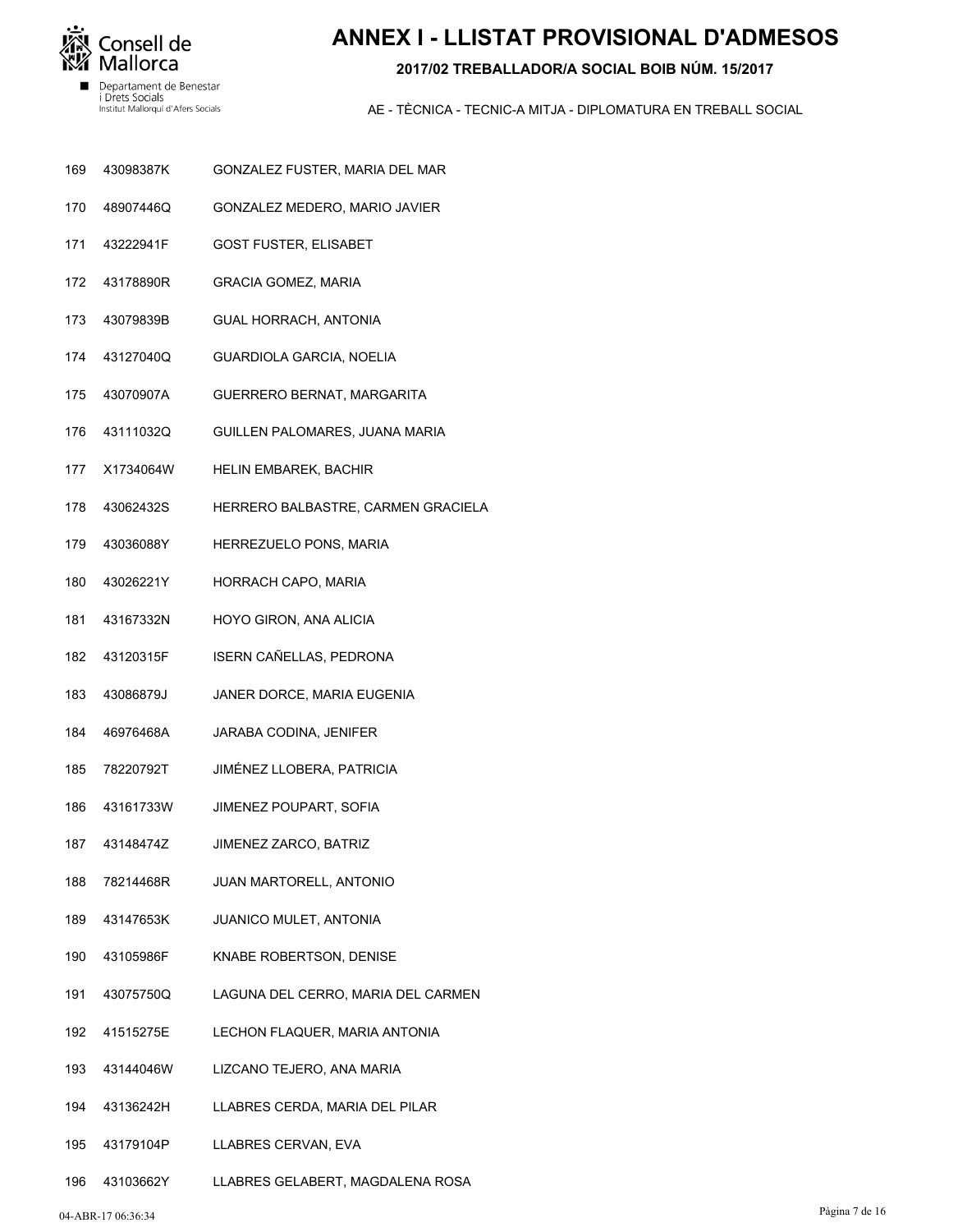

# **ANNEX I - LLISTAT PROVISIONAL D'ADMESOS**

### **2017/02 TREBALLADOR/A SOCIAL BOIB NÚM. 15/2017**

- LLABRES LLABRES, MARIA 43097843Y 197
- LLABRES RIERA, MARIA ISABEL 43122245M 198
- LLINAS BISQUERRA, FRANCISCA ALEJANDRA 43075294C 199
- LLITERAS OLIVER, MARIA 37341745A 200
- LLOMPART CAMPANER, ANTONIA 43096420D 201
- LLOPIS LLABRES, ISABEL 43202022H 202
- LOBÓN GARCÍA, ANA BELÉN 43125944R 203
- LÓPEZ GÓMEZ, ALICIA 48976580N 204
- LÓPEZ MECA, ESTEL 41516250P 205
- LÓPEZ OLIVER, MARTA 43223576K 206
- LOPEZ ROMERO, SARA 43195448E 207
- LÓPEZ TOLEDO, ELISA 43117993P 208
- LOPEZ VERGARA, MARIA ISABEL 43099094S 209
- LORENZO GOMEZ, LAURA 43123925Y 210
- LUENGO PALACIOS, MARTA 41537170K 211
- LUQUE MARTÍNEZ, SARA ISABEL 43177952Y 212
- MAIMO FLOR, NURIA 43136101S 213
- MAIRATA SERRA, MAGDALENA 43122532Q 214
- MARCH SANCHEZ, MONICA 43089239G 215
- MARI MARI, JOSEFA 46950644P 216
- MARIN CASTAÑO, CRISTINA 43077810Y 217
- MARQUEZ GARCIA, JUSTA VALENTINA 20491993M 218
- MARTÍ VICO, MARIA DEL MAR 43199167S 219
- MARTIN NAVARRO, IGNACIO 43691981P 220
- MARTINEZ GARCIA, LUCIA 75257193C 221
- MARTÍNEZ GINENO, ELENA 43096762Y 222
- MARTÍNEZ GONZÁLEZ, ALAJANDRO SANTIAGO 43087794P 223
- MARTINEZ GOT, JAVIER 43098345W 224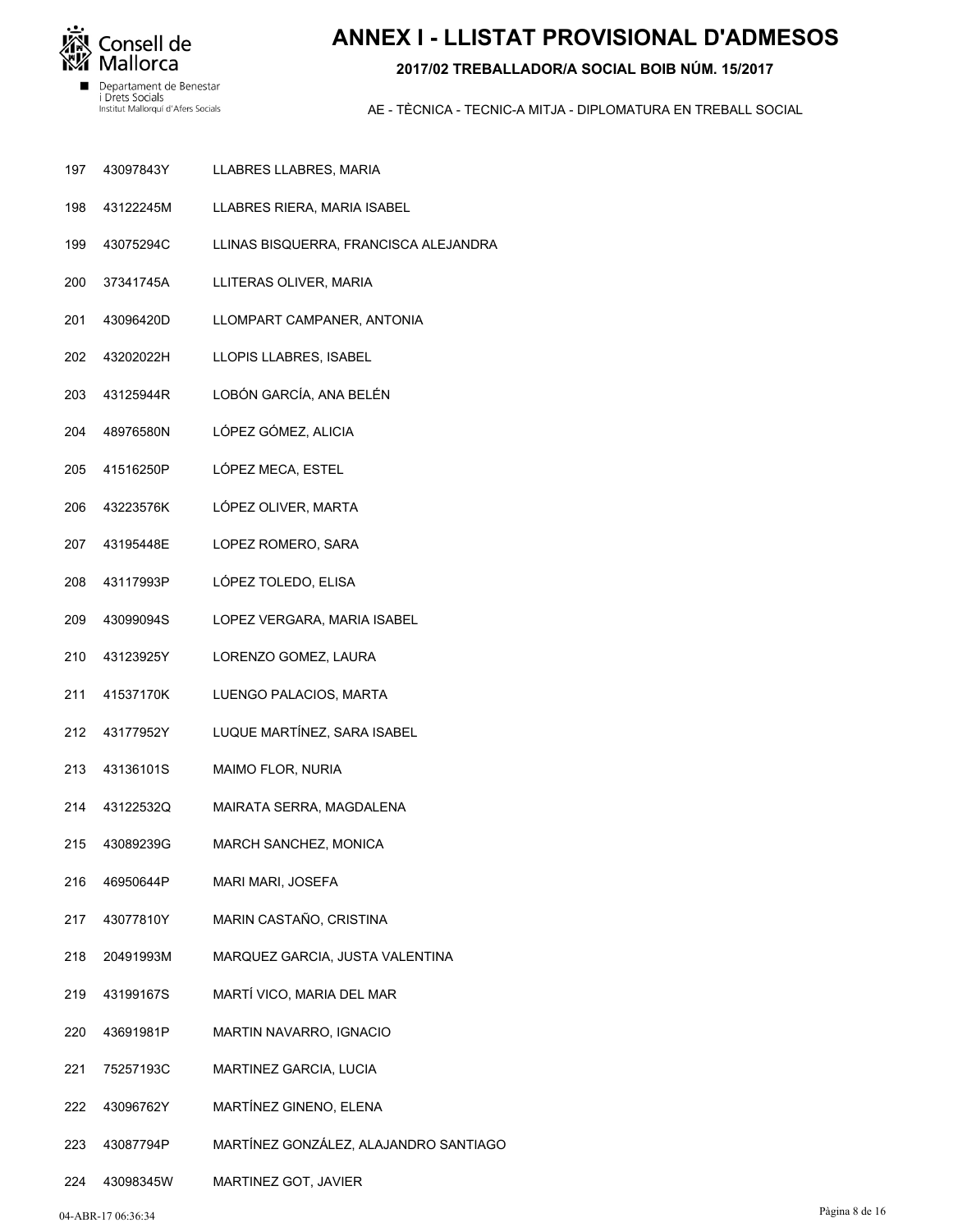

# **ANNEX I - LLISTAT PROVISIONAL D'ADMESOS**

### 2017/02 TREBALLADOR/A SOCIAL BOIB NÚM, 15/2017

- 225 43188718P MARTINEZ LOZANO, SANDRA
- 43200891Z MARTÍNEZ MALDONADO, NATALIA 226
- 227 41538008P MARTINEZ SANCHEZ, LORENA
- 228 43143096H MARTÍNEZ SNAPE, ANTONIO
- 229 43163997N MARTÍNEZ VÁZQUEZ, CARMEN MARIA
- 230 43151356K MARTORELL ALMANSA, CRISTINA
- 231 43131607Y MARTORELL O'NEILL, JOSEFINA ELENA
- 43069367G MARTORELL TROBAT, CATALINA 232
- 43106933B 233 MAS FERRA, SONIA
- 234 41517463W MAS PARERA, FRANCINA
- 235 43141521F MASCARAQUE ROJAS, ANTONIO
- 236 43171962L MASEGOSA HERNANDEZ, ELENA
- 237 43158548Z MASSIP SATRE, FRANCESCA
- 238 18221237Q MATAMALAS MOREY, MARIA ASSUMPCIO
- 239 78218053K MATEU POL, MARIA DEL PILAR
- 240 43179988H MATINEZ FERNANDEZ, LORELEY
- 42973113M MAYANS FERRANDO, BARBARA 241
- 242 18223315R MEDINA ALCALCE, MARIA TRINIDAD
- 43206106P 243 MEDINA MARIN, ANA BELEN
- 244 43173748B MEDINO DALS, ANA
- 245 43146737W MELIA SOBREVIAS, NEUS
- 246 43163955Q MEMBRILLA ACOSTA, PATRICIA
- 41497253D 247 MENENDEZ VINENT, YOLANDA
- 248 12404132W MERINO MAROTO, SILVIA
- 43124781B MILA ABELLO, FRANCESC 249
- 37340073X 250 MIQUEL MASSANET, CATALINA
- 251 43217153S MOGER MORANTA, MARGALIDA
- 252 41570445S MOLINA TEBAR, ALICIA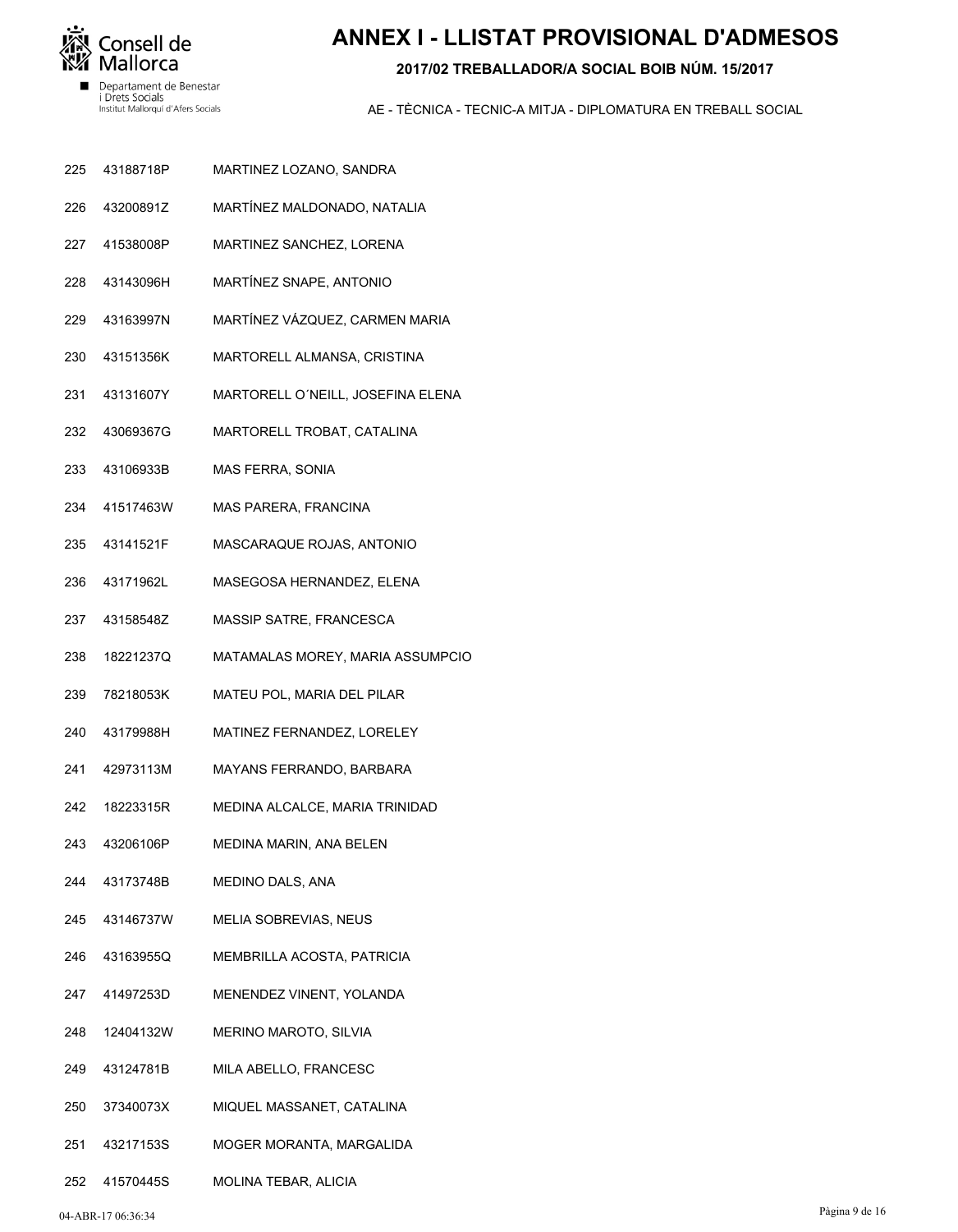

# **ANNEX I - LLISTAT PROVISIONAL D'ADMESOS**

### **2017/02 TREBALLADOR/A SOCIAL BOIB NÚM. 15/2017**

- MOLINA THONE, ANA ELISABET 43199944X 253
- MOLL CARMONA, PILAR 43152002T 254
- MOLTÓ SÁNCHEZ, MIRIAN 21684173A 255
- MONROY TOMAS, M. ESTELA 43169019C 256
- MONSERRAT BENNASAR, FRANCISCA 43068320S 257
- MONTEAGUDO PALMA, NATALIA 43172306H 258
- MORADO WUNDERLICH, LAURA 43205734G 259
- MORAGUES MAYANS, ANA ISABEL 43199516L 260
- MORALES GRANADOS, BEATRIZ 43153201A 261
- MORCILLO PEREZ, ISABEL 43123873T 262
- MORENO CAIMARI, BARTOMMEU 78215138G 263
- MORENO JIMENEZ, SONIA 43156081P 264
- MORENO VALLESPIR, CATALINA MARIA 78215563S 265
- MOREY CAMARA, CATALINA 78212286G 266
- MORRO SALOM, FRANCESCA 78216189C 267
- MOSQUERA DUARTE, ALEJANDRA LOLA 41538471B 268
- MOYA FERNANDEZ, Mª ISABEL 06231764Y 269
- MULET ESCALES, BERNAT 43168836K 270
- MUNAR MAS, LAURA 43199045P 271
- MUÑOZ SANTOS, EVA MARIA 37337806C 272
- MUÑOZ TORRES, TANIA 78220712N 273
- MUR GIL, MIRIAM 43187267Y 274
- NADAL CAMPRUBI, ANNA 37342980L 275
- NADAL FERRER, MARIA MAGDALENA 37337447Y 276
- NADAL ROSSELLO, MARIA MAGDALENA 43069756W 277
- NICOLAU VIEDMA, LAURA 41519799S 278
- NUÑEZ CARRILLO, MAGDALENA 43059165Z 279
- OBRADOR ORELL, ANA 43176764Z 280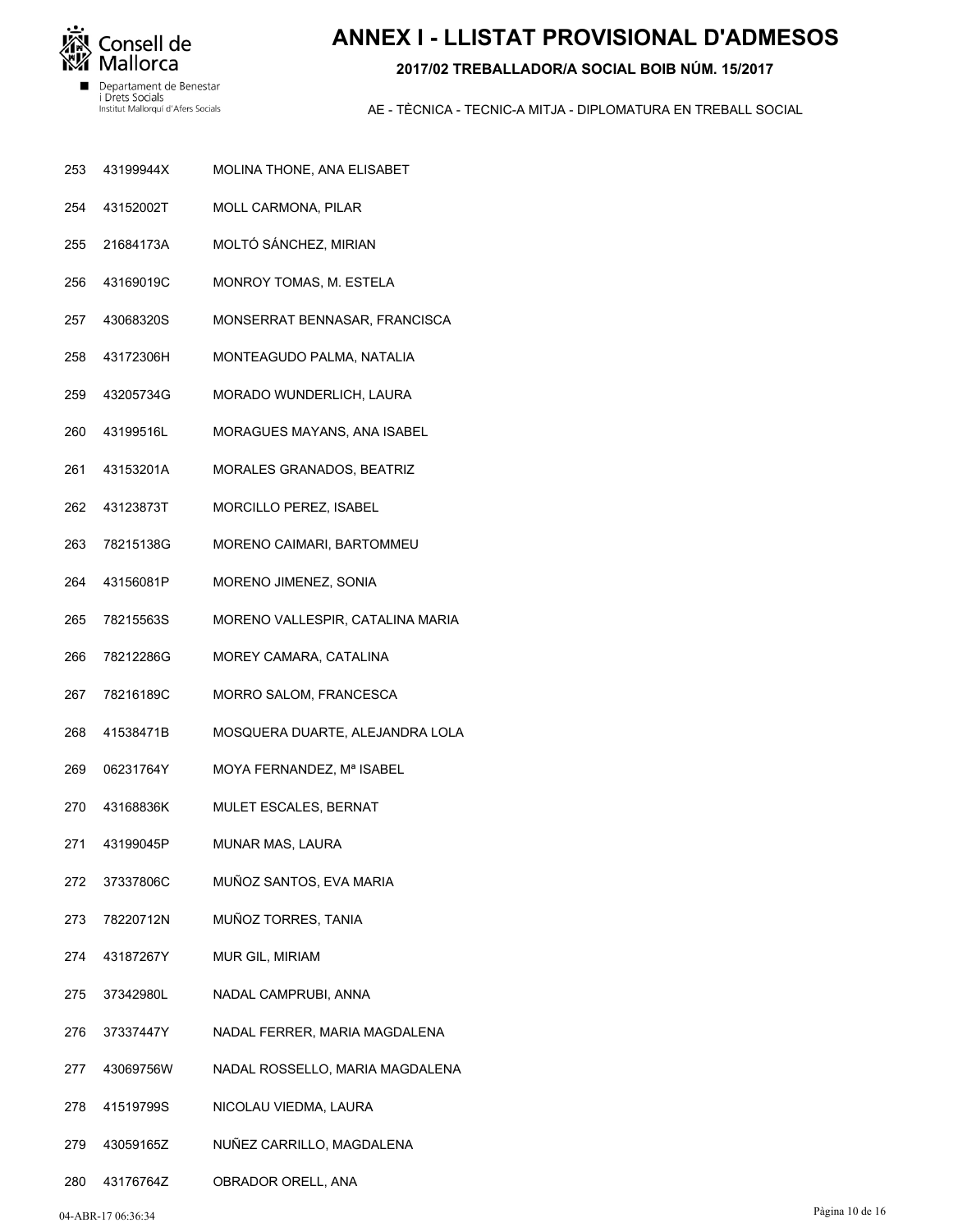

# **ANNEX I - LLISTAT PROVISIONAL D'ADMESOS**

### **2017/02 TREBALLADOR/A SOCIAL BOIB NÚM. 15/2017**

- OJEA GARCIA, MARIA PALOMA 47384664H 281
- OLIVA CAÑELLAS, RAQUEL 43218044D 282
- OLIVER AMENGUAL, AGNES 37337635X 283
- OLIVER MOREY, AINA MARIA 41541123H 284
- OLIVER NICOLAU, CATERINA 43120206J 285
- OMAR , LAMIN ABEIDI 49608940X 286
- ORELL GARRIDO, ROSA 43151218K 287
- ORTEGA JUANEDA, MARINA 41543070X 288
- ORTEGA MINGUILLON, IGNACIO ALEJANDRO 43156819X 289
- ORTIZ DE URBINA DOMINGUEZ, PATRICIA 43231804S 290
- ORTIZ JIMENEZ, MARIA LUISA 51347166B 291
- PALACIOS MARTINEZ, MARIA JOSE 43110507C 292
- PALAU GARCÍA DE BLAS, LETICIA 43115856X 293
- PALAU VICENT, ISABEL 20906664D 294
- PALOMERO MASSANET, ROCIO 43075836X 295
- PALOMO ARAGUNDE, MARIA BLANCA 43084570G 296
- PARDO ESPINOLA, LORENA 43160127Y 297
- PARERA MUÑOZ, JUAN GABRIEL 41521535A 298
- PARRA RAMIREZ, MARILÓ 43074009T 299
- PASCUAL GRAS, HELENA 43197038W 300
- PASTOR CARBONELL, GABRIELA 43021616R 301
- PASTOR RODRÍGUEZ, SUSANA 41574416F 302
- PEÑARRUBIA BARRERO, MARIA 43033609B 303
- PERALES NUÑEZ, PILAR 37340049D 304
- PERELLO LOPEZ, GLORIA 43127382J 305
- PEREZ GOMEZ, ESTHER 43147826X 306
- PERPINYA URIBE, ROSA MARIA 43068011M 307
- PERSSON GALIANO, CRISTINA 44326906H 308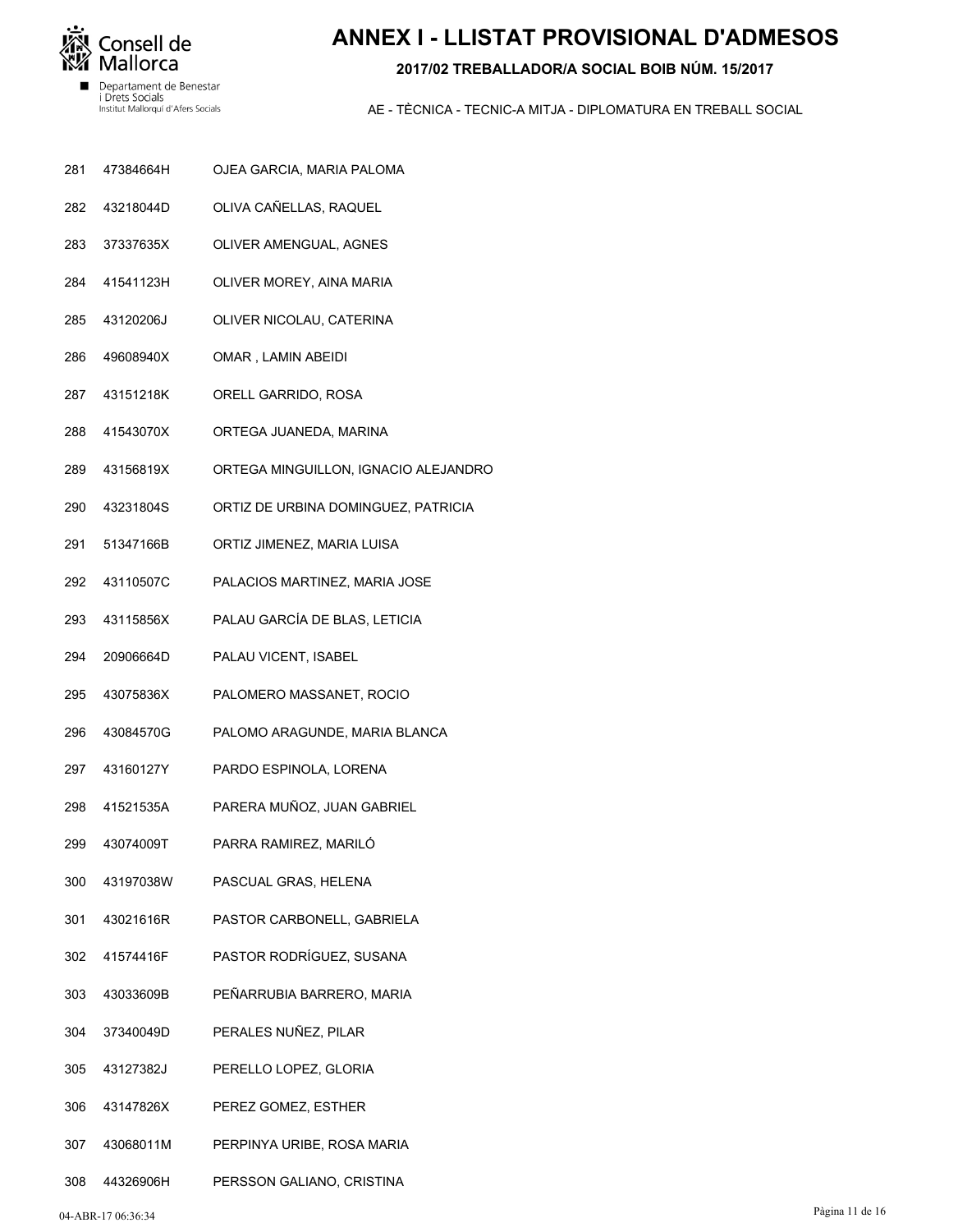

# **ANNEX I - LLISTAT PROVISIONAL D'ADMESOS**

### 2017/02 TREBALLADOR/A SOCIAL BOIB NÚM, 15/2017

- 309 43471405W PESCADOR LOPEZ, NATHALIA MARIA
- 42961075L 310 PICO PAYERAS, MARIA ISABEL
- 311 43183646L PLA MORALES, MARIA
- 312 43130149C PLAZA CABOT, MARGARITA
- 313 43003077T PLOMER ROTGER, JUANA
- 37335562F 314 POL NICOLAU, CATALINA ISABEL
- 315 43176483D POMAR FARRAS, ROSA MARIA
- 43200660J 316 PONS BOTIA, LAURA
- 317 43034692J PONS ROMERO, JERONIMA VICTORIA
- 43135534T PONS SASTRE, ISABEL 318
- 78215761Y 319 PONS TORRENS, MARIA ANTONIA
- 320 41537886R PONT GAYA, ISABEL ALICIA
- 321 43130480Y PRIETO SORENSEN, ANA SOFIA
- 322 43137156N QUESADA PROVENZAL, RAQUEL
- 323 43011545G QUETGLAS MATEU, FRANCISCA
- 324 43142087K RADO MOLINA, PAULA
- RAMIREZ SANCHEZ, FRANCISCA 77539644C 325
- 326 43016425P RAMIS ALEMANY, CATALINA
- 41518501M 327 RAMIS BISBAL, AINA MARIA
- 328 34068989D RAMIS BRAVO, ANTONIO
- 329 41571417K RAMIS CERDA, BALTASAR
- 330 34068101H RAMIS RIUTORT, ESPERANÇA
- 43076027V RAMON DE PABLO, Mª ANGELES 331
- 332 43218440Z RAMONELL VIDAL, AINHOA
- 333 43106926G REDONDO OLIVER, MARTA
- 43037383J REINÉS BESTARD, ELISABET MARIA 334
- 335 15391333D REINOSO CRESPO, MARINA
- 336 41539765V REUS MACIAS, JOAN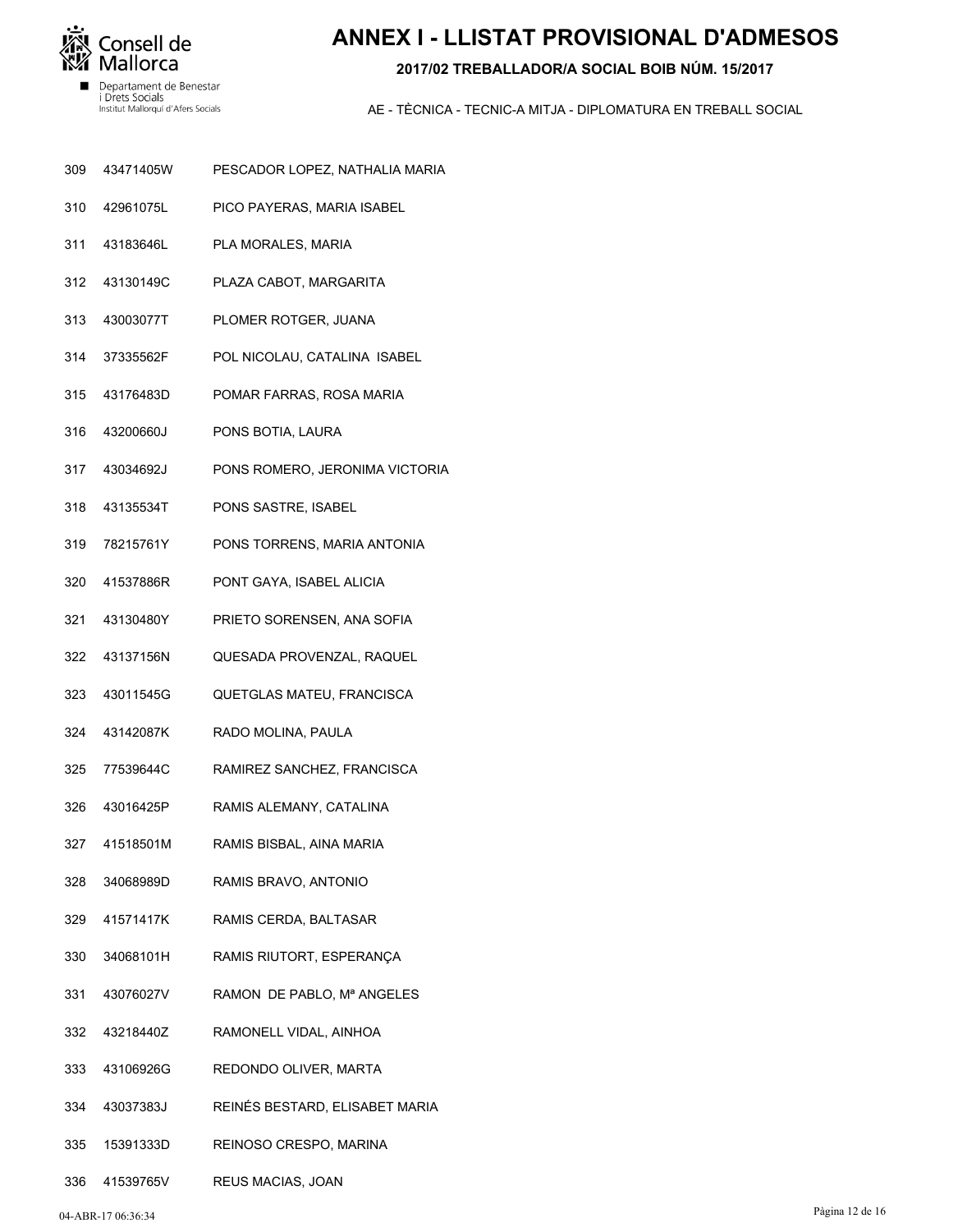

# **ANNEX I - LLISTAT PROVISIONAL D'ADMESOS**

### **2017/02 TREBALLADOR/A SOCIAL BOIB NÚM. 15/2017**

- REVERTE PINTO, NORA 20484879K 337
- REYNÉS LLABRÉS, MARIA DEL CARMEN 43149117J 338
- RIADO RIAN, MARIA VICTORIA 43146626Y 339
- RIBOT O'RYAN, CARMEN 43072456B 340
- RIERA ARBONA, BARBARA MARIA 43075391W 341
- RIGO SACARES, AINA MARIA 18221868A 342
- RIPOLL FRAU, AMARNTA 43114398R 343
- RIPOLL VANRELL, LUCIA JERONIA 43206543P 344
- ROCA BLASCO, MARIA 46120725K 345
- RODENAS BARCOS, AMELIA ANTONIA 43100844V 346
- RODRIGUEZ ABRIL, LAURA 41536738A 347
- RODRIGUEZ DA-SILVA, NOEMI 44092768C 348
- RODRIGUEZ FIOL, FRANCISCA ISABEL 43131386S 349
- RODRIGUEZ GARCIA, SILVIA 25338022A 350
- RODRIGUEZ PEREZ, ERNESTINA 44329371E 351
- RODRIGUEZ RODRIGUEZ, Mª LOURDES 43108999F 352
- ROIG COMAS, MARIA 78214006E 353
- ROMERO NOTARIO, SILVIA 43115951J 354
- ROSSELLÓ DAUREO, AUBA 43190937L 355
- ROSSELLO FERRER, CATIANA 43086969B 356
- ROSSELLO YUSTE, CAROLINA 43217598T 357
- RUBI TOMAS, MARGALIDA 78196949P 358
- RUIZ MORENO, BEATRIZ 43140796H 359
- RULLAN COLL, AZAR 43171344E 360
- RULLAN PALENZUELA, MARIA DE LA PAZ 43064461C 361
- SAEZ CAMPONS, FRANCISCO 26492533Y 362
- SALAS MARCOS, VERONICA 43145656W 363
- SALES POQUET, CATALINA 41521824Q 364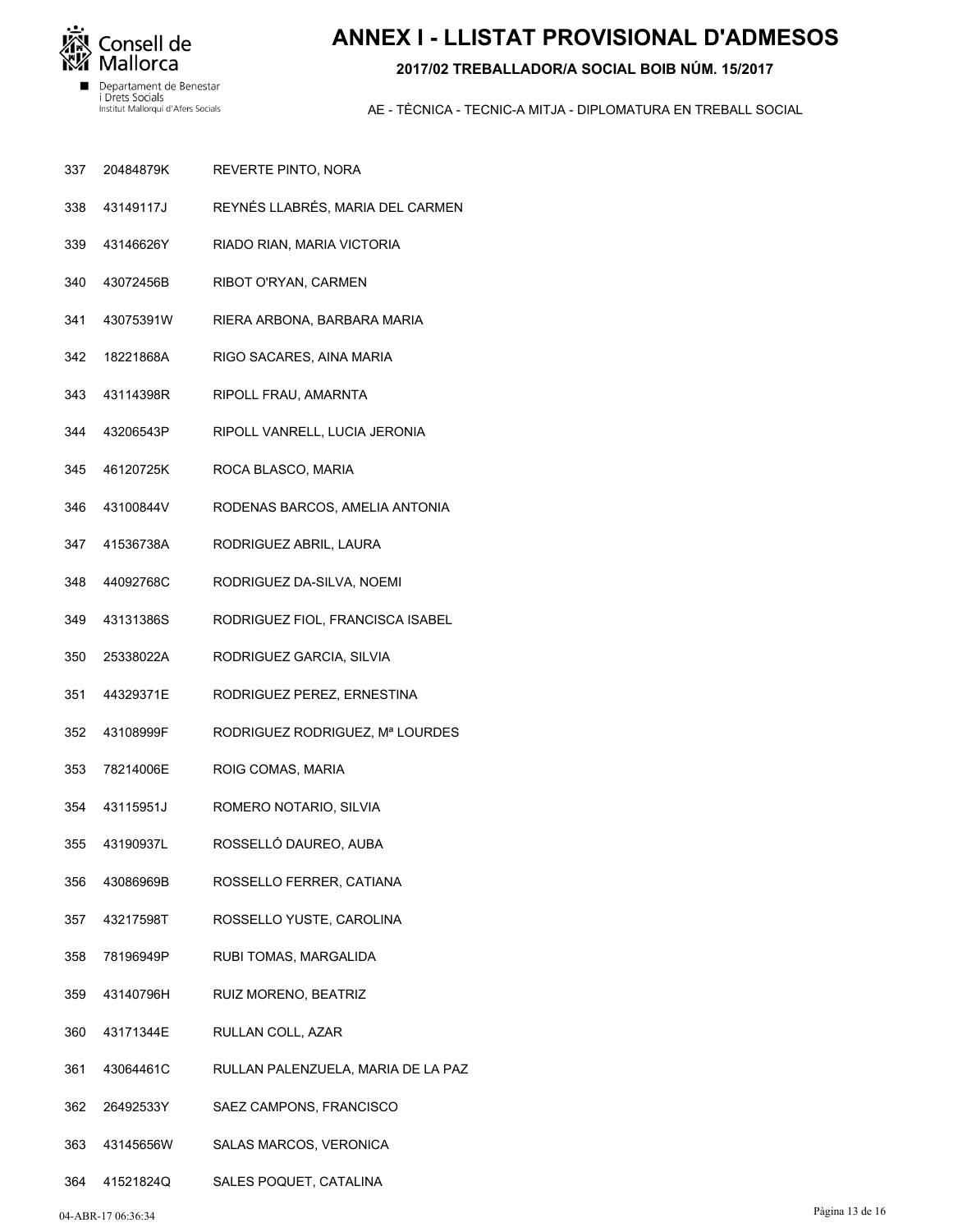

# **ANNEX I - LLISTAT PROVISIONAL D'ADMESOS**

### 2017/02 TREBALLADOR/A SOCIAL BOIB NÚM, 15/2017

- 365 43023285Z SALLERAS ROMERO, CATALINA MARIA
- 43199929H 366 SANCHA MINGORANCE, ANA
- 367 43159098N SANCHEZ GOMEZ, CRISTINA
- 368 34069632P SÁNCHEZ GONZÁLEZ, MARIA LUISA
- 369 18231647F SANCHEZ GRAO, MANUELA
- 43138308Z SANCHEZ OLIVARES, ESTHER 370
- 371 43176657E SANCHO MALBERTI, OLGA
- 79302168P SANEIRO BUEDO, MARIA FARNERS 372
- 41584765Y SANSÓ HOMAR, EUGENIA 373
- 374 43044978H SANTIAGO RODRIGUEZ, LLUISA
- 375 43125571L SANZ RIGO, EMILIO
- 376 52598788L SARDENY JOLIS, ALEIX
- 377 43149302Z SASTRE CARBONELL, CATY
- 378 43168237C SASTRE GARCIAS, MARIA MARGARITA
- 379 43014032F SEGURA CASTELLO, ALEJANDRO
- 380 43154500Z SERRA HEREDIA, FRANCISCA
- 78212662N SERRA MORRO, CATALINA 381
- 382 41516683G SERRA REAL, JOANA
- 43175291J 383 SERRA SALOM, MARIA ANTONIA
- 384 43057235Q SERRA SANCHEZ, ANA ISABEL
- 385 41571845N SERRA SANSO, ADAN
- 386 43171400D SERRANO BUJALANCE, BEATRIZ
- 43207076N 387 SICRE MARTINEZ, CAMILA
- 388 43079917C SIMONET MARTORELL, NOELIA
- 43186269C SIMONET RAHÓN, MARIA DEL MAR 389
- 43122218R 390 SINA ZAMORA, SUSANA
- 391 41521577E SOCIAS MARTI, ANTONIA
- 392 41517612J SOCIAS PUYOL, CARLOTA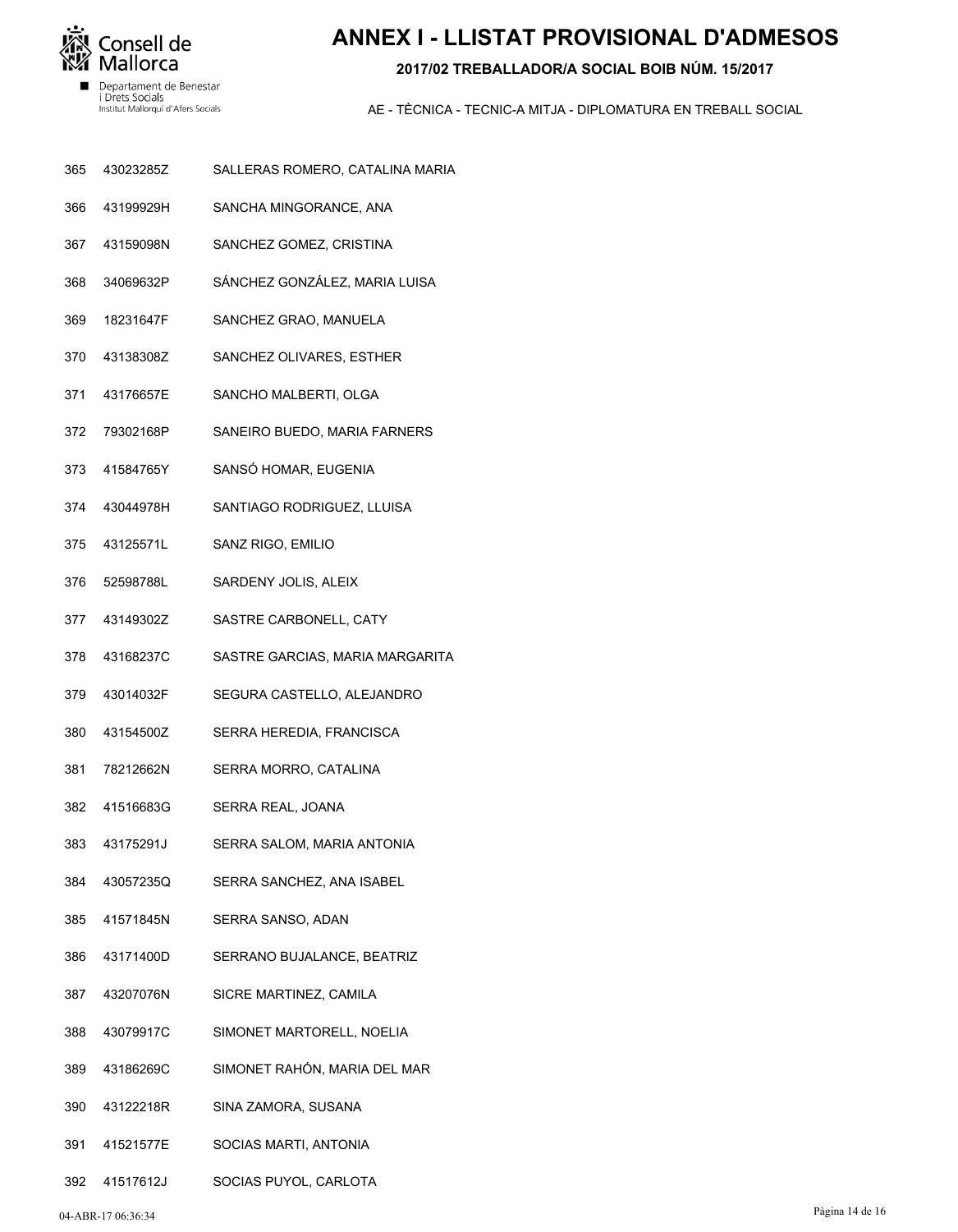

# **ANNEX I - LLISTAT PROVISIONAL D'ADMESOS**

### **2017/02 TREBALLADOR/A SOCIAL BOIB NÚM. 15/2017**

- SOLANO MAIRATA, CAROLINA 44325936Z 393
- SOLIVELLAS VANRELL, Mª ANTONIA 43082933T 394
- SUÁREZ GARCÉS, RUT 43123560D 395
- SUAU ESCARRER, CATALINA 43054972F 396
- SUREDA GARCIA, ANTONIA 41535385F 397
- SUREDA RAMIS, BERNAT 41516587T 398
- SUREDA SANSO, MARIA ISABEL 18237398P 399
- TALON NAVARRO, ANTONIO 37337985S 400
- TAPIAS PEREZ, RAQUEL 41521665H 401
- TARREGA DAVIU, YOLANDA 44328866T 402
- TERRASA FRONTERA, ANA 43221707S 403
- THOMAS PUIGSERVER, MARIA CRISTINA 43138220H 404
- TORRENS MUT, ROSA MARIA 43077681S 405
- TORRES CABANELLAS, MARIA MAGDALENA 43186562Z 406
- TORRES VILA, MARIA 43146657Z 407
- TRIAY SANS, ANTONIA NOELIA 41503211X 408
- TRUJILLO GIBERT, MARIA NIEVES 43203237Z 409
- TUDURI RIERA, AUREA 43153834S 410
- UCENDO SANCHIS, Mª VICTORIA 43139217A 411
- ULLOA MOREY, M. ANGELS 43154166W 412
- VALENS ORDOÑEZ, CLARA 43213407H 413
- VALENZUELA FERNANDEZ, MARIA DOLORES 43113950J 414
- VALLEJO FIGURACION, VIRGINIA 43155004N 415
- VALLEJO MONSERRAT, AINA MARINA 25169964Y 416
- VALLES BUSTAMANTE, MARIA ANGELES 43128479Y 417
- VALLESPIR MUNAR, MARGARITA 18225944P 418
- VALLS PLAZA, CAROLINA 43165237X 419
- VAQUER ARJONILLA, BELEN 43101423K 420